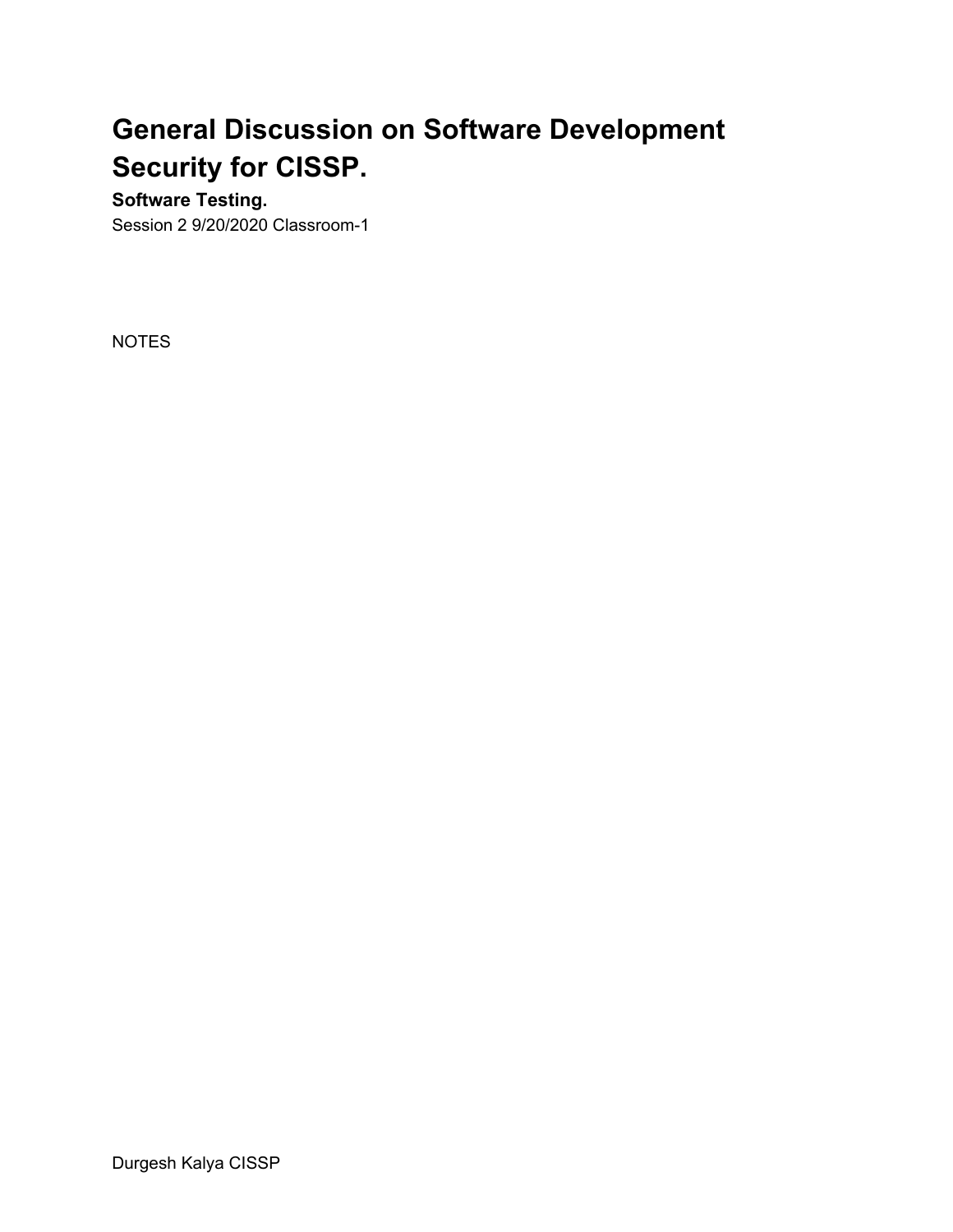# **What is Software Testing?**

Software testing is an investigation conducted to provide stakeholders with information about the quality of the software product or service under test

- Wikipedia

Lets see a more CISSP type definition of Software Testing:

In SDLC, we will come across Software testing in many different phases. It certainly starts after coding has started. There is a concept of Early Testing and is defined as initiation of testing in the early stages of SDLC in order to achieve more efficient, cost effective and high quality software. This usually starts at the Requirement Analysis phase.



# **Unit Testing:**

UNIT TESTING, also known as COMPONENT TESTING, is a level of software testing where individual units / components of a software are tested. The purpose is to validate that each unit of the software performs as designed.

# **Integration Testing:**

INTEGRATION TESTING is a level of software testing where individual units / components are combined and tested as a group. The purpose of this level of testing is to expose faults in the interaction between integrated units. Test drivers and test stubs are used to assist in Integration Testing.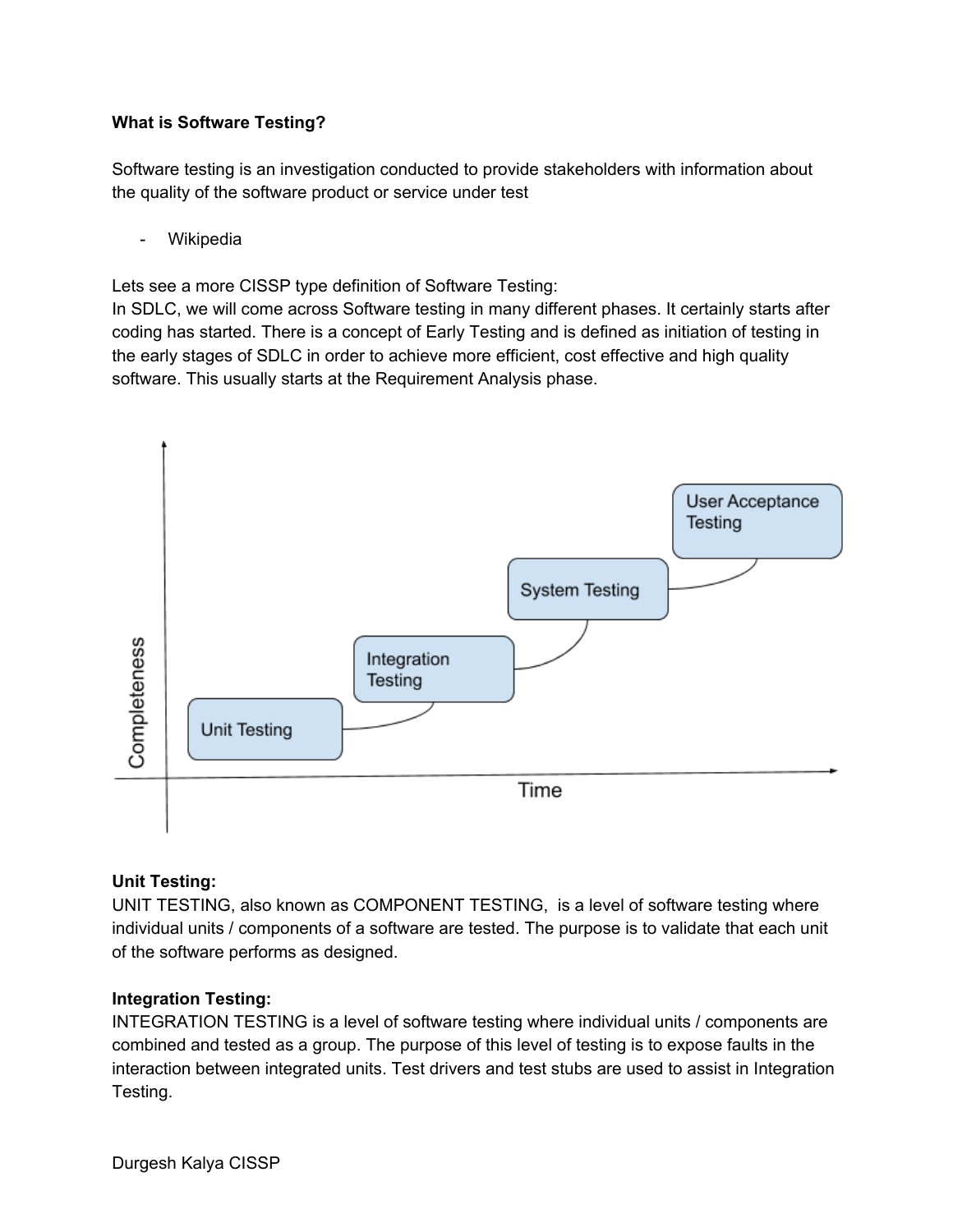#### **System Testing:**

SYSTEM TESTING is a level of software testing where a complete and integrated software is tested. The purpose of this test is to evaluate the system's compliance with the specified requirements.

#### **User Acceptance Testing:**

ACCEPTANCE TESTING is a level of software testing where a system is tested for acceptability. The purpose of this test is to evaluate the system's compliance with the business requirements and assess whether it is acceptable for delivery (or writing that big check).

#### **Requirements:**

Functional Requirements:

Functional requirements define the basic system behaviour. Essentially, they are what the system does or must not do, and can be thought of in terms of how the system responds to inputs.

Examples: User Requirements, Features

Non-Functional Requirements:

Non-functional requirements specify how the system should do it. Non-functional requirements do not affect the basic functionality of the system (hence the name, non-functional requirements). Even if the non-functional requirements are not met, the system will still perform its basic purpose.

Example: User Experience, Overall Security

#### **What is SRS?:**

A software requirements specification is a description of a software system to be developed. It is modeled after business requirements specification, also known as a stakeholder requirements specification.

- It is a Document
- Describes what the software will do
- Describes how it will perform
- Describe functionality and needs to fulfill all stakeholders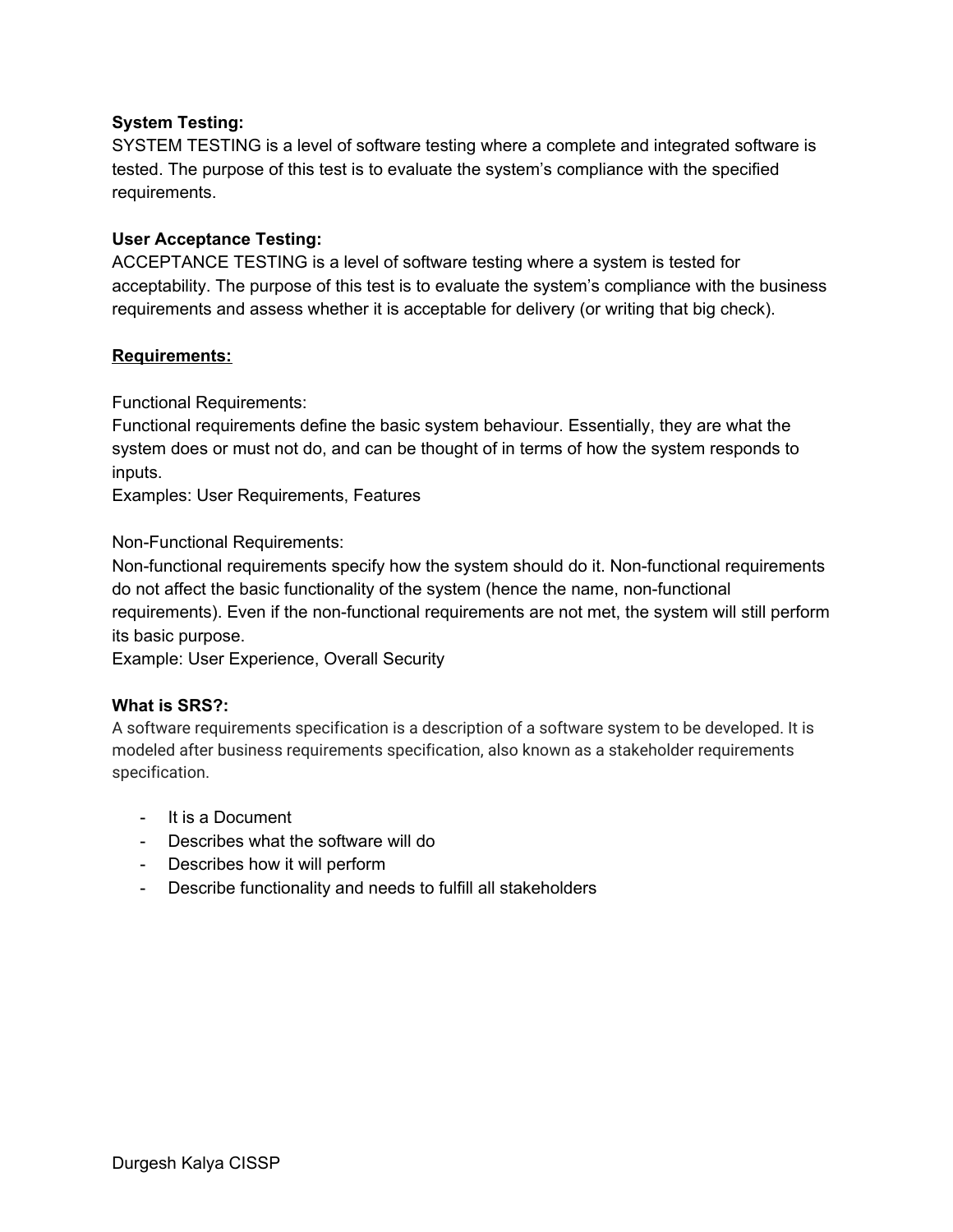#### **What is RTM?:**

A Requirement Traceability Matrix (sometimes called a Traceability Matrix or RTM) can be used to map customers' requirements to the software testing plan: it "traces" the "requirements", and ensures that they are being tested and followed.

The traceability matrix is typically a worksheet that contains the requirements with its all possible test scenarios and cases and their current state, i.e. if they have been passed or failed. This would help the testing team to understand the level of testing activities done for the specific product.

#### **Test Coverage Analysis**

It is a technique to ensure that your tests are testing your code or how much of your code you exercised by running the test.

Test Coverage Analysis allows for an estimation of the degree of testing conducted against a system or software to be calculated

Formula:

Test Coverage = Number of use cases tested / Total Number of use cases

Example:

If the total lines of code in a system component is 1000 and the number of lines being actually executed through all existing test cases is 650, then your test coverage is: **(650 / 1000) \* 100 = 65%**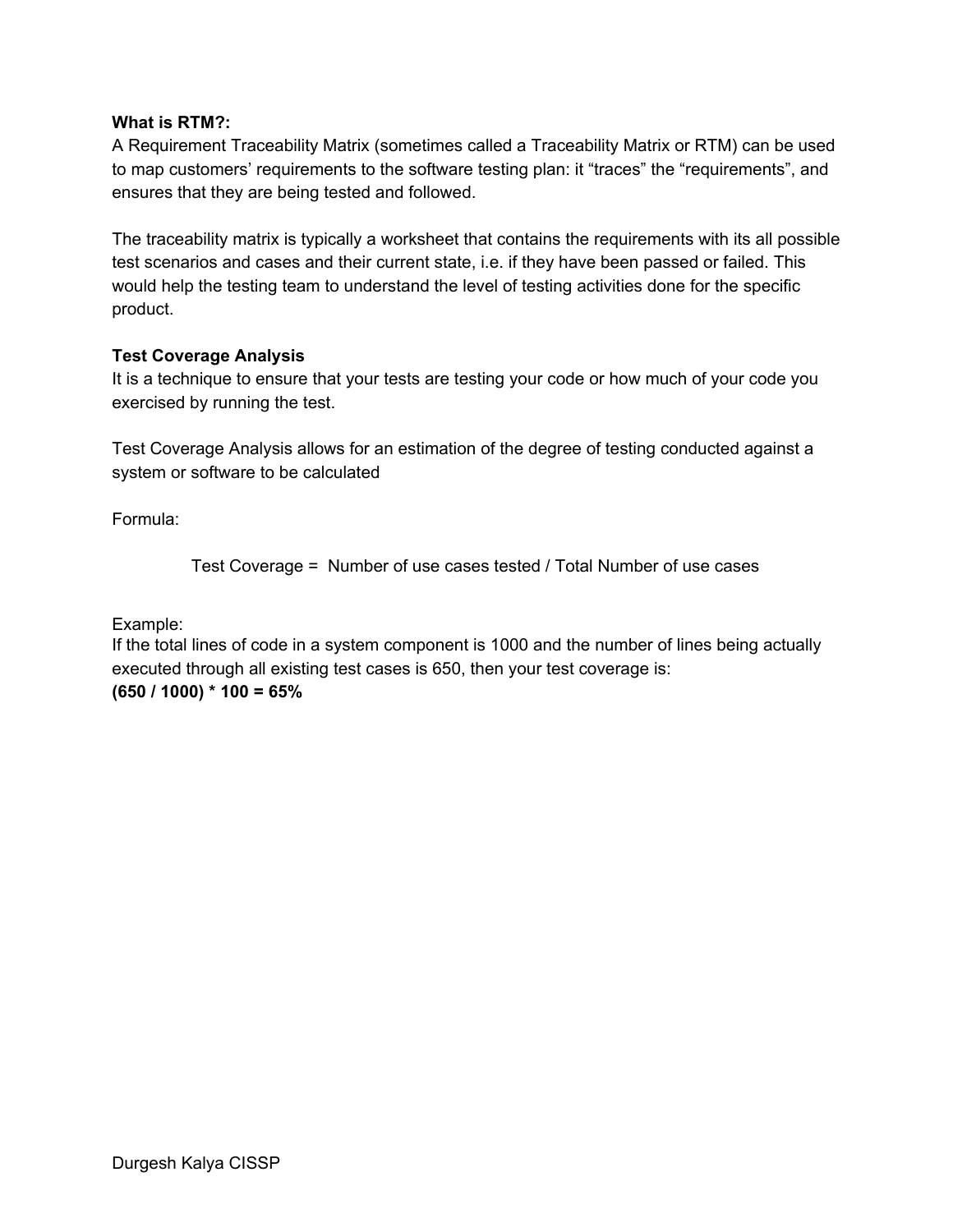## **Testing Methods:**

#### Software Code Review and Testing

#### Black-box Testing:

Internal system design is not considered in this type of testing. Tests are based on the requirements and functionality. Input and output is observed.

#### White-box Testing:

Internal System design is considered for this type of testing. Tests are based on the knowledge about the internal logic of an application's code.

#### Grey-box Testing:

Gray Box Testing is a software testing method, which is a combination of both White Box Testing and Black Box Testing method.

It is a technique to test the software product or application with partial knowledge of the internal workings of an application

Dynamic Testing: System is executed and its behavior is observed.

**Static Testing:** The source code is observed without executing the system.

Manual Testing: Is performed by humans. Humans guide every test and it is a manual process.

Automated Testing: Test is performed by Applications.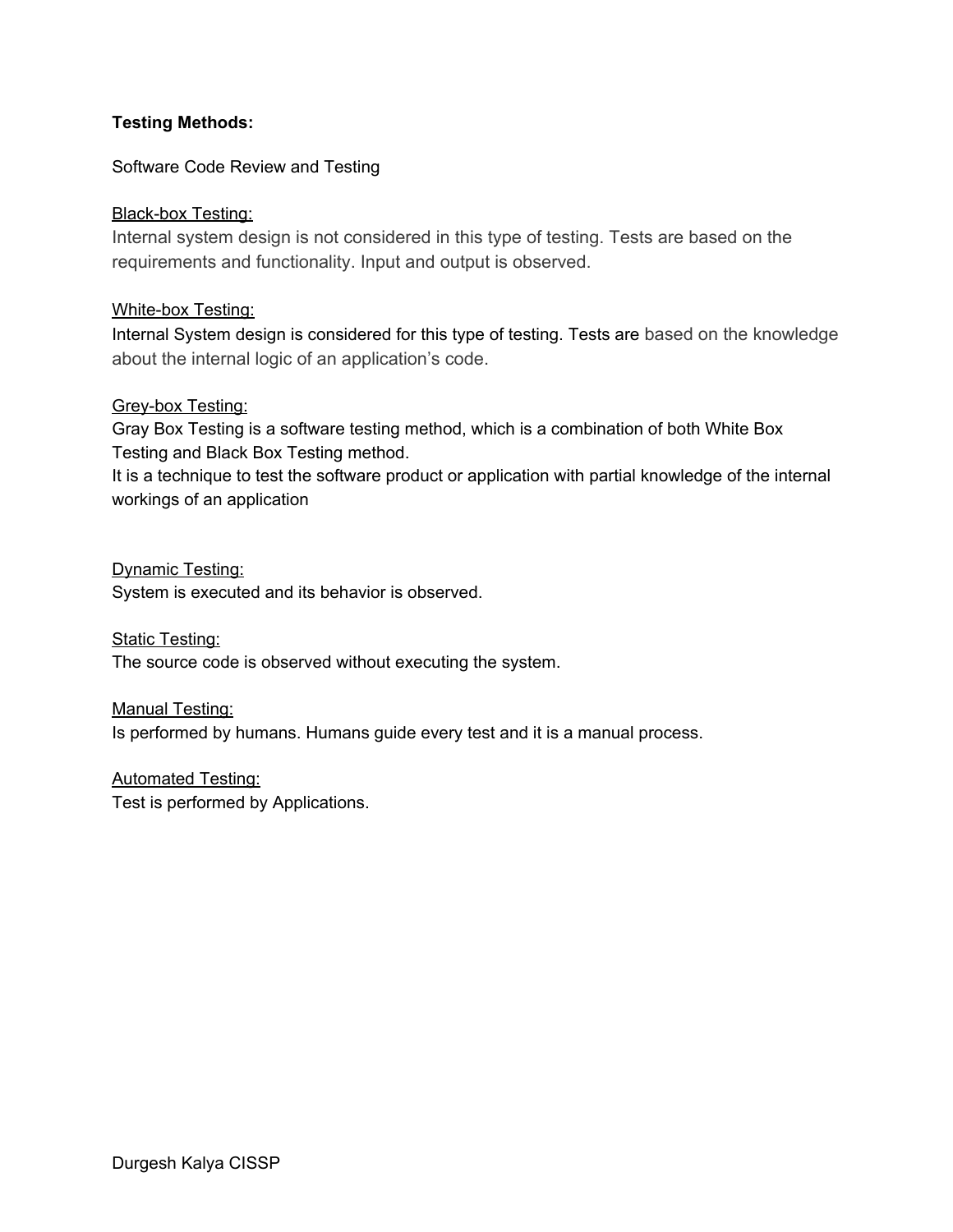## Unit testing:

Testing of an individual software component or module is termed as Unit Testing. It is typically done by the programmer and not by testers, as it requires detailed knowledge of the internal program design and code. It may also require developing test driver modules or test harnesses.

#### Integration testing:

Testing of a completed software system. A quality assurance team tests for components are working together as outlined in the SRS and design specifications.

#### Regression testing:

A specialist tests the software after changes are made. As exhaustive testing can be difficult, automated testing methods are used.

#### Software Penetration Testing:

Software penetration testing is done to check how the software or application or website is secure from internal and external threats. This testing includes how much software is secure from the malicious program, viruses and how secure and strong the authorization and authentication processes are. It also checks how software behaves for any hackers attack and malicious programs and how software is maintained for data security after such a hacker attack.

Blackbox, Whitebox and gray box testing is used by independent parties.

# Acceptance Testing:

An Acceptance Test is performed by the client and verifies whether the system meets the end user requirements as per the business requirements and if it is as per the needs of the end-user. Client accepts the software only when all the features and functionalities work as expected.

It is the last phase of the testing, after which the software goes into production. This is also called User Acceptance Testing (UAT).